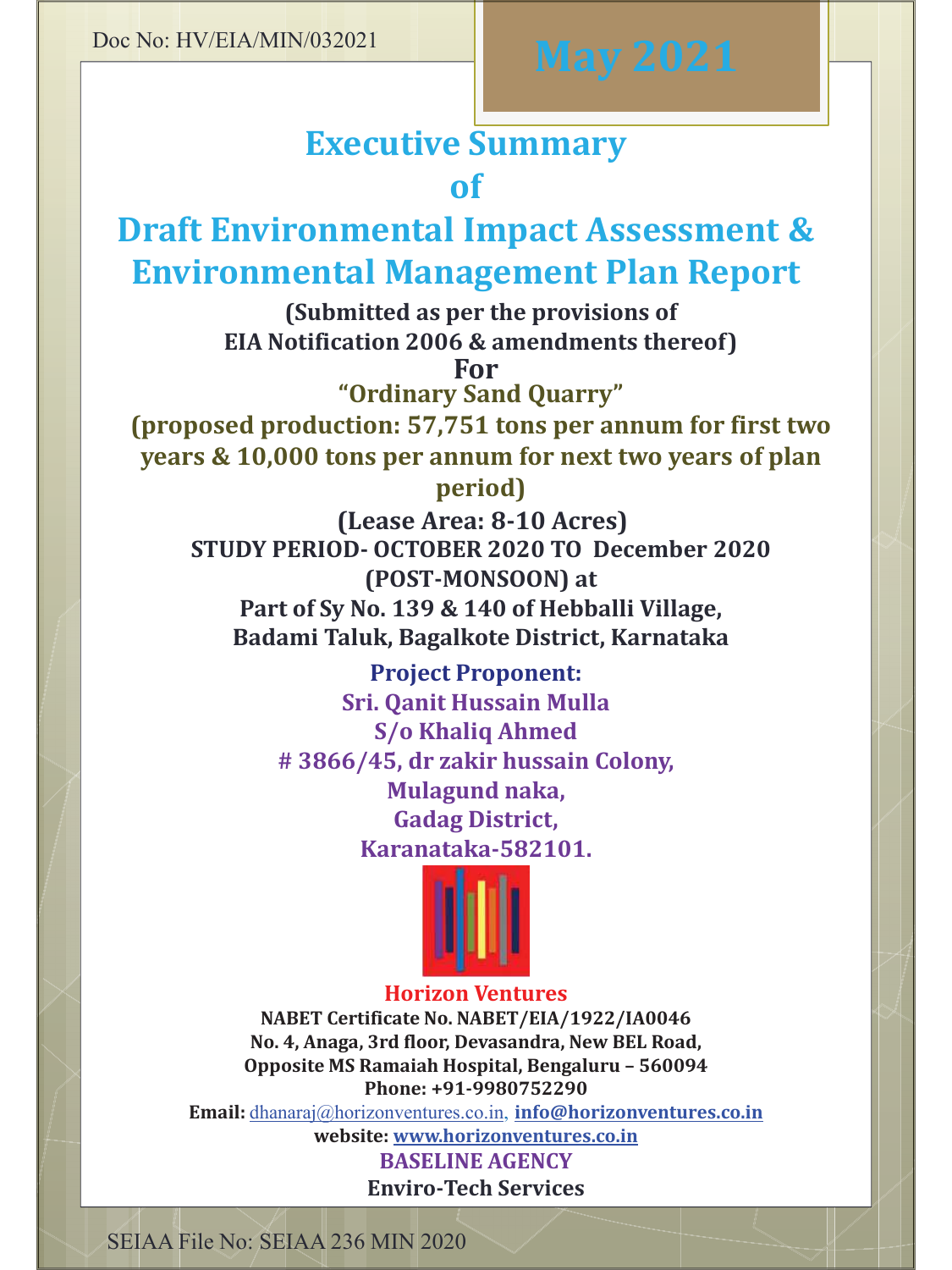#### *Lessee: Sri. Qanit Hussain Mulla*

**INTRODUCTION**

#### **EXECUTIVE SUMMARY**

Sri. Qanit Hussain Mulla has applied for TOR in order to prepare EIA report for grant of Environmental Clearance as per MoEF Notifications S.O. 1533(E) dated 14-09-2006 for extraction of Ordinary Sand having lease area of 8-10 Acres located in Survey no Sy. No. 139 & 140 of Hebbali Village, Badami Taluk, Bagalkote District, Karnataka State.

As the proposed project is coming under cluster situation and in the cluster as the total area extent is greater than 5 Ha as per the Hon'ble NGT order dated 13th September 2018 and 11th December 2018 it is considered as "B1" category. The application to grant prior Environmental Clearance for the proposed project was considered by the KSEAC in its 258th SEAC meeting dated 8th March 2020. SEAC, Karnataka decided to recommend for grant of Terms of Reference (TOR) for preparing EIA/EMP report and conducting public consultation vide its letter no. SEIAA 236 MIN 2020 dated 28/06/2021

#### **Location of the Project**

The Sand Block with an extent of 8-10 Acres of quarrying lease area located in Survey No. 139 & 140 of Hebbali Village, Badami Taluk, Bagalkote District, Karnataka State.

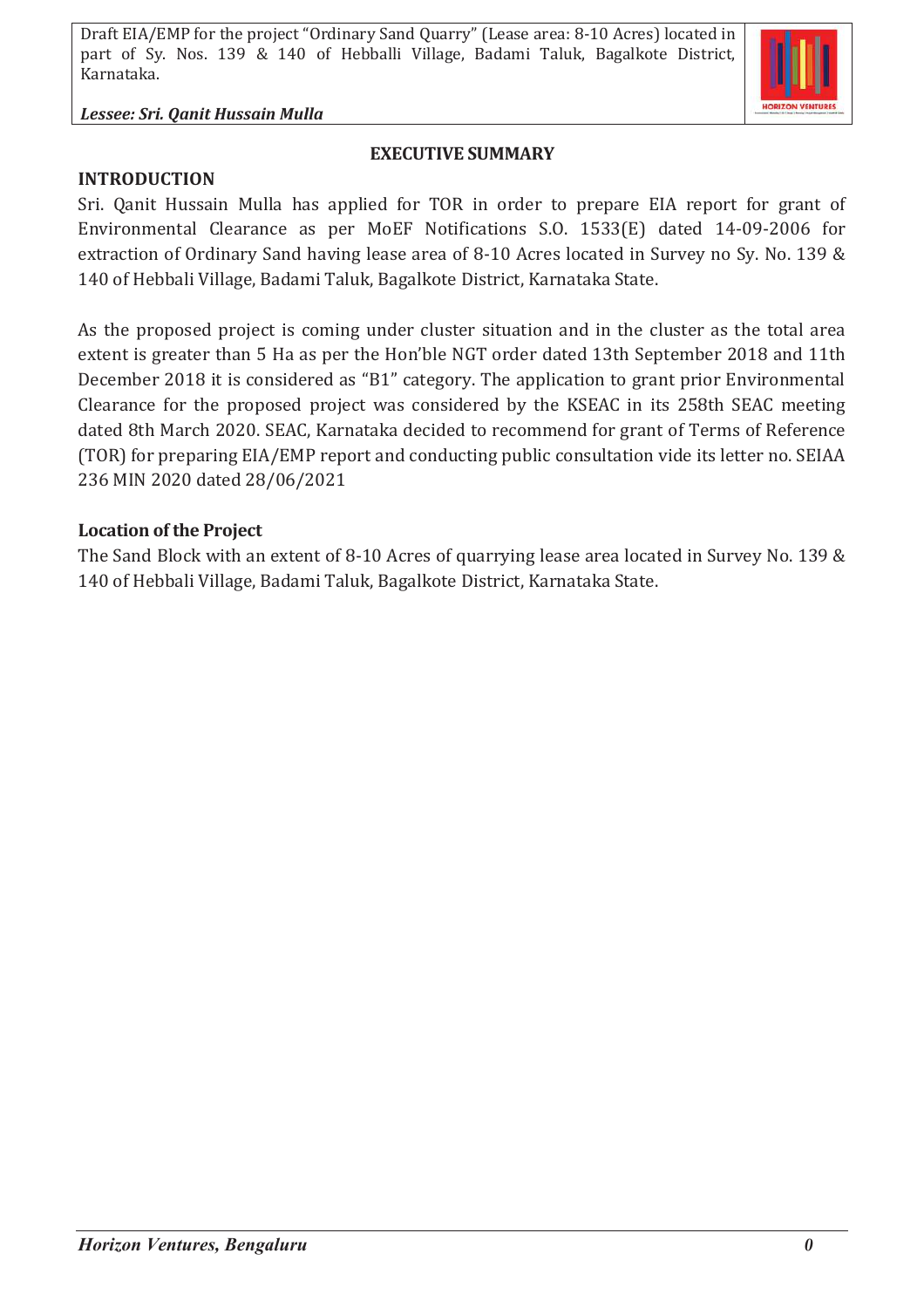

*Lessee: Sri. Qanit Hussain Mulla*

| <b>TABLE 1: SALIENT FEATURES OF THE PROJECT SITE</b> |  |
|------------------------------------------------------|--|
|                                                      |  |

| Sr. | <b>Particulars</b>             | <b>Details</b>                                          |                               |                 |                          |  |
|-----|--------------------------------|---------------------------------------------------------|-------------------------------|-----------------|--------------------------|--|
| No. |                                |                                                         |                               |                 |                          |  |
| 1.  | Latitude/Longitude             |                                                         |                               |                 |                          |  |
|     |                                | Corner Point No                                         | Latitude                      |                 | Longitude                |  |
|     |                                | A                                                       | N 15° 49' 51.0"               |                 | E 75° 35' 50.9"          |  |
|     |                                | B                                                       | N 15° 49' 49.2"               |                 | E 75° 35' 55.6"          |  |
|     |                                | $\mathsf C$                                             | N 15° 49' 42.5"               |                 | E 75° 35' 57.3"          |  |
|     |                                | D                                                       |                               | N 15° 49' 43.1" | E 75° 35' 51.5"          |  |
| 2.  | Site elevation above MSL       | 541.0m to 539.5m MSL                                    |                               |                 |                          |  |
| 3.  | Land use at the proposed       |                                                         |                               |                 |                          |  |
|     | project site                   | <b>Type of land use</b>                                 | Existing /<br>present<br>(Ha) |                 | <b>End of lease</b>      |  |
|     |                                |                                                         |                               |                 | (Ha)                     |  |
|     |                                | Area to be Excavated                                    |                               |                 | 2.626                    |  |
|     |                                | Storage of Top soil/                                    |                               |                 | 0.716                    |  |
|     |                                | Green Belt.                                             |                               |                 |                          |  |
|     |                                | Area Un-utilized                                        | 3.338                         |                 | $\overline{\phantom{a}}$ |  |
|     |                                | <b>TOTAL</b>                                            | 3.338                         |                 | 3.338                    |  |
| 4.  | Nearest roadway                | NH 52 - 11.70 Kms (W) (Hubbli to Bijapur Road)          |                               |                 |                          |  |
|     |                                | SH 133 - 1.10 Kms (N) (Govankoppa to Hebballi road)     |                               |                 |                          |  |
| 5.  | <b>Nearest Railway Station</b> | HolealurRailway Station -5.30 Kms (E)                   |                               |                 |                          |  |
| 6.  | Nearest Railway line           | Holealur - Jakanur broad-gauge section of South western |                               |                 |                          |  |
|     |                                | railways                                                |                               |                 |                          |  |
| 7.  | Nearest Air Port               | Hubli Airport, Hubli -76.24 kms, towards SW             |                               |                 |                          |  |
| 8.  | Nearest village/major town     | Hebballi Village - 1.50 km (NE)                         |                               |                 |                          |  |
|     |                                | Badami - 12.70 Kms (NE)                                 |                               |                 |                          |  |
| 9.  | Hills/valleys                  | No major hills and valleys within 10 km radius          |                               |                 |                          |  |
| 10. | Ecologically sensitive zone    | None                                                    |                               |                 |                          |  |
| 11. | Reserved/Protected forests     | Belavankoppa Reserved Forest - 2.55 kms(N)              |                               |                 |                          |  |
| 12. | Historical/tourist places      | None within 5 km radius area                            |                               |                 |                          |  |
| 13. | <b>Nearest Industries</b>      | None                                                    |                               |                 |                          |  |
| 14. | Nearest water bodies           | Malaprabha River - 0.1 kms (N)                          |                               |                 |                          |  |

# **PROJECT DESCRIPTION**

# **Method of Quarrying**

An open cast method semi mechanized method will be adopted to operate the area. Since, the annual production is about 57,751 Tons per annum for first 2 years & 10,000 Tons per annum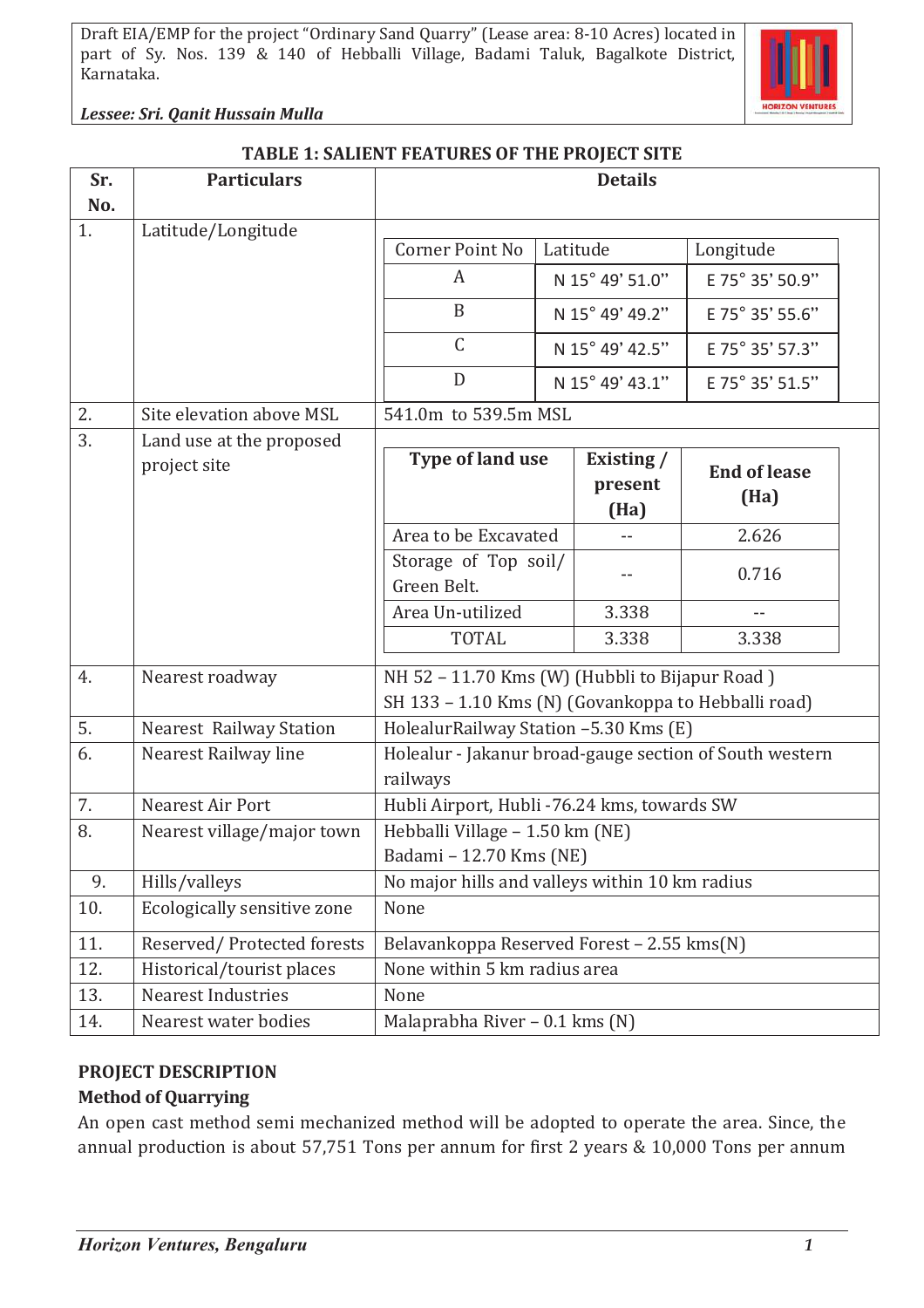

#### *Lessee: Sri. Qanit Hussain Mulla*

for next 2 years of plan period; the Open cast method semi mechanized method will be followed during the plan period.

## **Anticipated life of the quarry**

Life of the mine in this case is for 4 year or till the reserves get exhausted.

## **Conceptual Quarry Plan**

Based on reserves of Ordinary Sand as Production capacity of 57,751 Tons per annum for first 2 years & 10,000 Tons per annum for next 2 years of plan period, thus the anticipated life of the will be till the reserves get exhausted.

## **Waste Generation & Disposal**

There is no such reduction of waste / mineral reject processing possibilities are proposed during plan period. There is no proposal of dumping during the proposed ensuing quarrying period, & concurrent backfilling is proposed.

## **Water Requirement & Source**

Total water requirement for the project will be 6.44 KLD, Requirement is met by procurement of water from the bore well nearby Tankers.

#### **Manpower Requirement**

The said quarry provides direct employment to 12 people and generate indirect employment for 24 more people. Most of the directly employed manpower falls under skilled category Preference will be given to the local people as per their eligibility.

#### **Site Infrastructure**

The Quarry will have its own office premises, canteen, first-aid center etc. Quarry office is well connected with wireless and telephone, internet & e-mail facilities for communication. The Quarry is provided with a workshop to undertake repairs and regular maintenance of quarrying machinery deployed.

**EXISTING ENVIRONMENTAL SCENARIO Baseline Environmental Studies Meteorology & Ambient Air Quality Summary of Meteorological data generated at site (January 2020 to December 2020)**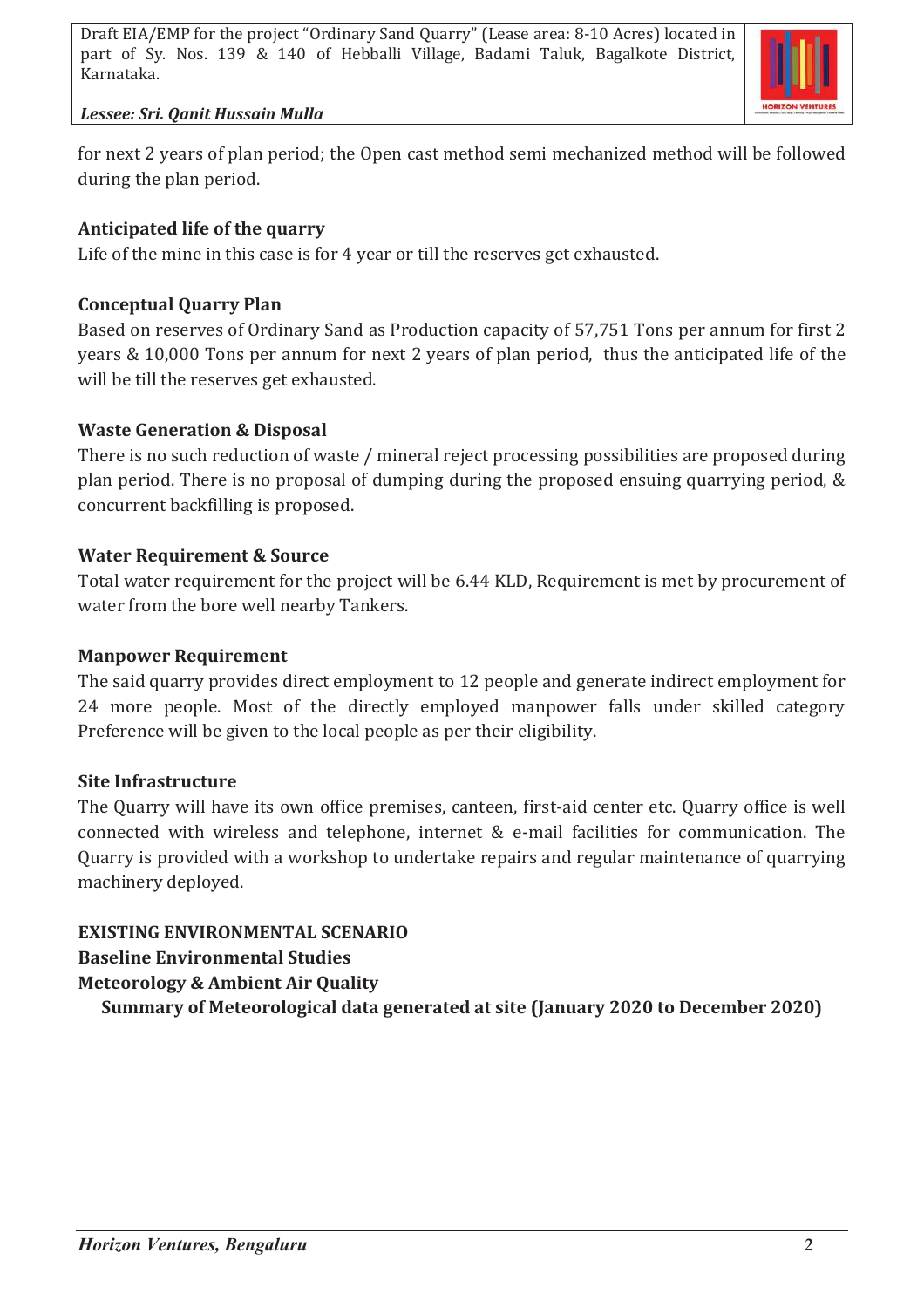

#### *Lessee: Sri. Qanit Hussain Mulla*

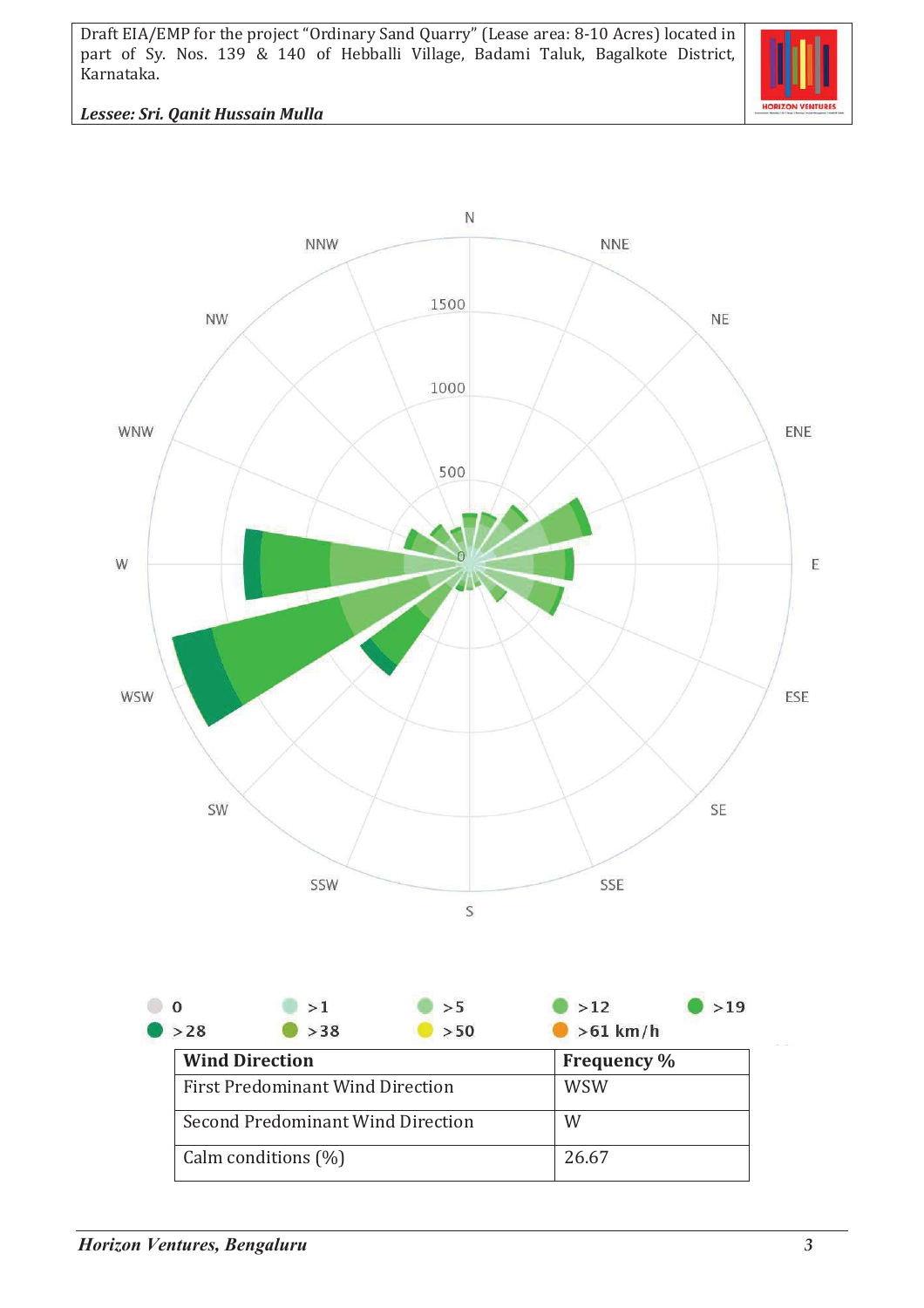*Lessee: Sri. Qanit Hussain Mulla*



## **Ambient Air Quality Status**

From the results, it is observed that the ambient air quality with respect to  $PM_{10}$ ,  $PM_{2.5}$ ,  $SO_2$ , and NOx at all the monitoring locations is within the permissible limits specified by CPCB.

#### **Ambient Noise Levels**

Ambient noise level monitoring was carried out at the 9 monitoring locations; those were selected for ambient air quality monitoring. The monitoring results are within limits**.**

#### **Biological Environment**

There is no National Park, Wildlife Sanctuary and Biosphere Reserve within 10 km radius.

#### **Proposed Biological Environment Conservation Measures**

- Thick Green belt will be developed around Quarry lease area and along transport road.
- · Periodic maintenance of mineral transport road
- · Regular sprinkling of water through mobile tanker on mineral transport road
- · Mineral carrying trucks are loaded with only the stipulated quantity to avoid overloading and covered with tarpaulin to avoid spillage.

#### **Socio-economic Environment**

- There is no habitation or private land in the Ordinary Sand. There is no rehabilitation and resettlement involved in the project.
- The said Quarry provides direct employment to 12 people and generates indirect employment for 24 more people. Most of the directly employed manpower falls under skilled category and the respective distribution / numbers is follows. Preference will be given to the local people as per their eligibility.
- The existing infrastructure facilities are sufficient to cater the needs of the Sand Block. However, the Quarry management will take efforts as a part of CER for improvement in civic amenities like sanitation, drinking water facilities, transport road, etc in the nearby villages.

#### **ENVIRONMENTAL MONITORING PROGRAM**

An Environmental Management Cell (EMC) will be established in the Quarry under the control of Quarry Manager. The EMC will be headed by an Environmental Officer having adequate qualification and experience in the field of environmental management regular and periodic. Environmental monitoring of Ambient Air Quality, Water table depth, Water quality, Ambient Noise Levels, Soil Quality, CSR activities etc will be carried out through MOEF accredited agencies and reports will be submitted to KSPCB/ Regional office of MoEF&CC.

#### **RISK ASSESSMENT & DISASTER MANAGEMENT PLAN**

The assessment of risk in the Sand Blocking project has been estimated for Slope failure, Movement of HEMM, Inundation due to surface water, Dust hazards, Hazards associated with use of Diesel Generator Sets and flooding of lower benches and corresponding mitigation measures are suggested in the EIA/EMP report.